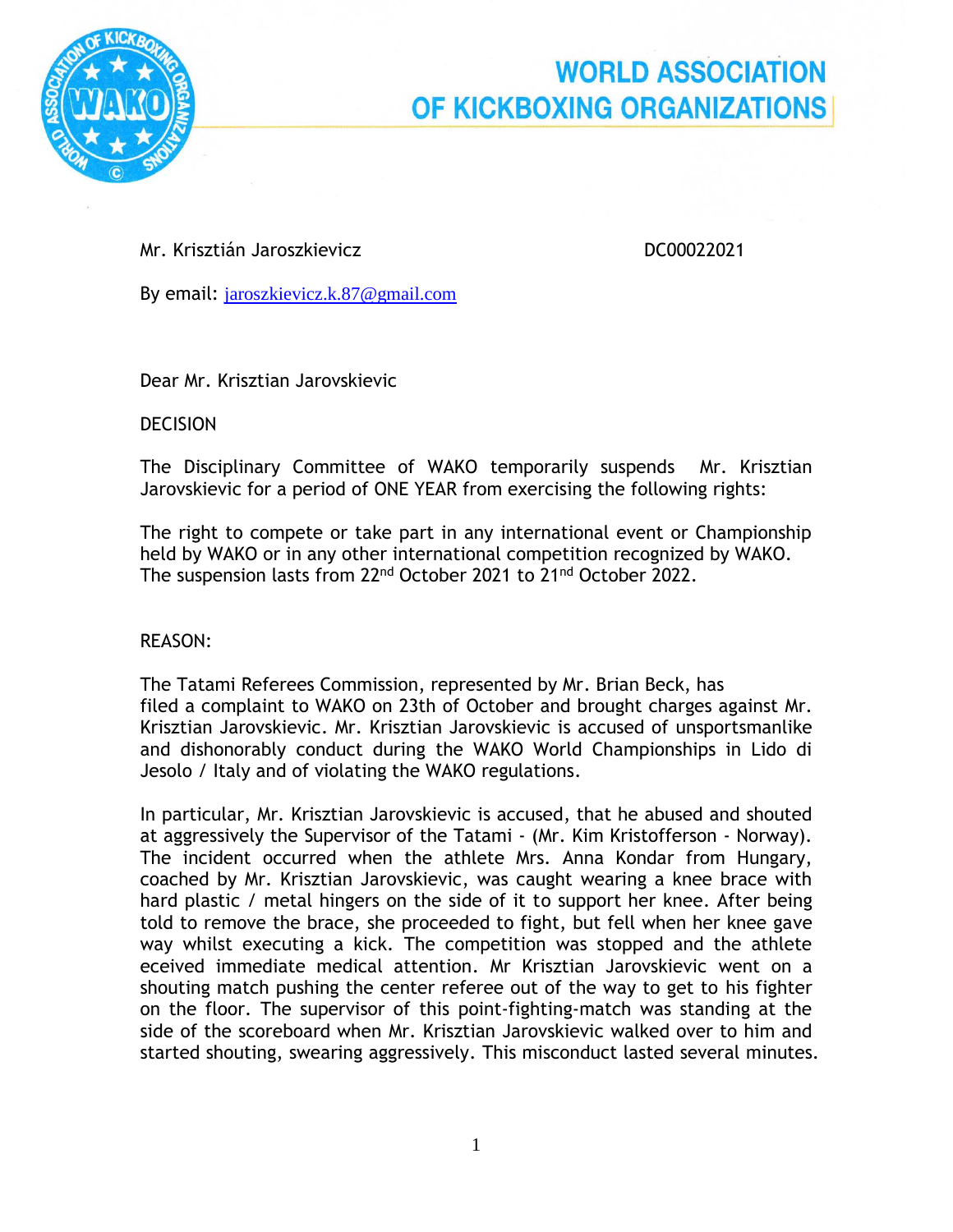

The tatami committee has banned Mr. Krisztian Jarovskievic from the rest of the Senior World Championships, Jesolo - Italy, as a coach.

The legal committee - chaired by Mrs. Francesca Falosni - has examined the complaint and has reached the decision that disciplinary proceedings should be carried out against Mr. Krisztian Jarovskievic. As a result, the Disciplinary Committee has decided to initiate proceedings against Mr. Krisztian Jarovskievic for violating the WAKO regulations.

The body responsible for the application and implementation of the provisions of the Code regarding disciplinary matters is the Disciplinary Committee.

Both sides were informed of the initiation of the proceedings and Mr. Krisztian Jarovskievic was given the opportunity to justify himself until November 14<sup>th</sup>. The Hungarian Kickboxing Association was informed without being involved as a party in the proceeding.

The Tatami Committee's allegations were signed by the following people and there is no doubt as to their credibility:

- Mr. Brian W. Beck, Wako World Chief Referee, Chairman Wako World / European Referee's Committee's
- Mr. Kim Kristofferson, Tatami Supervisor
- Mr. Sean Whelan, Chief Referee
- Mr. Derek Sweetman, Observer
- Mr. Theo Theodorakakos, Centre Referee
- Mrs. Jasmin Ernet, Side Judge
- Mr. Patrick Davids, Side Judge

Mr. Krisztian Jarovskievic did not comment.

The Hungarian Kickboxing Association issued a statement confirming the misconduct but apologizing for the fact that it felt Mr. Krisztian Jarovskievic had been treated very unfairly by several decisions made in the days prior to the violation.

Art. 6 of the Disciplinary Code regulates that in cases other than those indicated in paragraph 3, the competent WAKO Committee may temporarily suspend a subject for a maximum period up to maximum 5 years.

On November 17<sup>th</sup>, the WAKO Disciplinary Committee analyzed the allegations in a video conference. The Disciplinary Committee regards the misconduct of Mr. Krisztian Jarovskievic as a clear, deliberate violation of the WAKO competition regulations. The punishment took into account that Mr. Krisztian Jarovskievic committed the act in public and that the misconduct lasted for several minutes. The misconduct of Mr. Krisztian Jarovskievic can damage the image of our sport seriously.